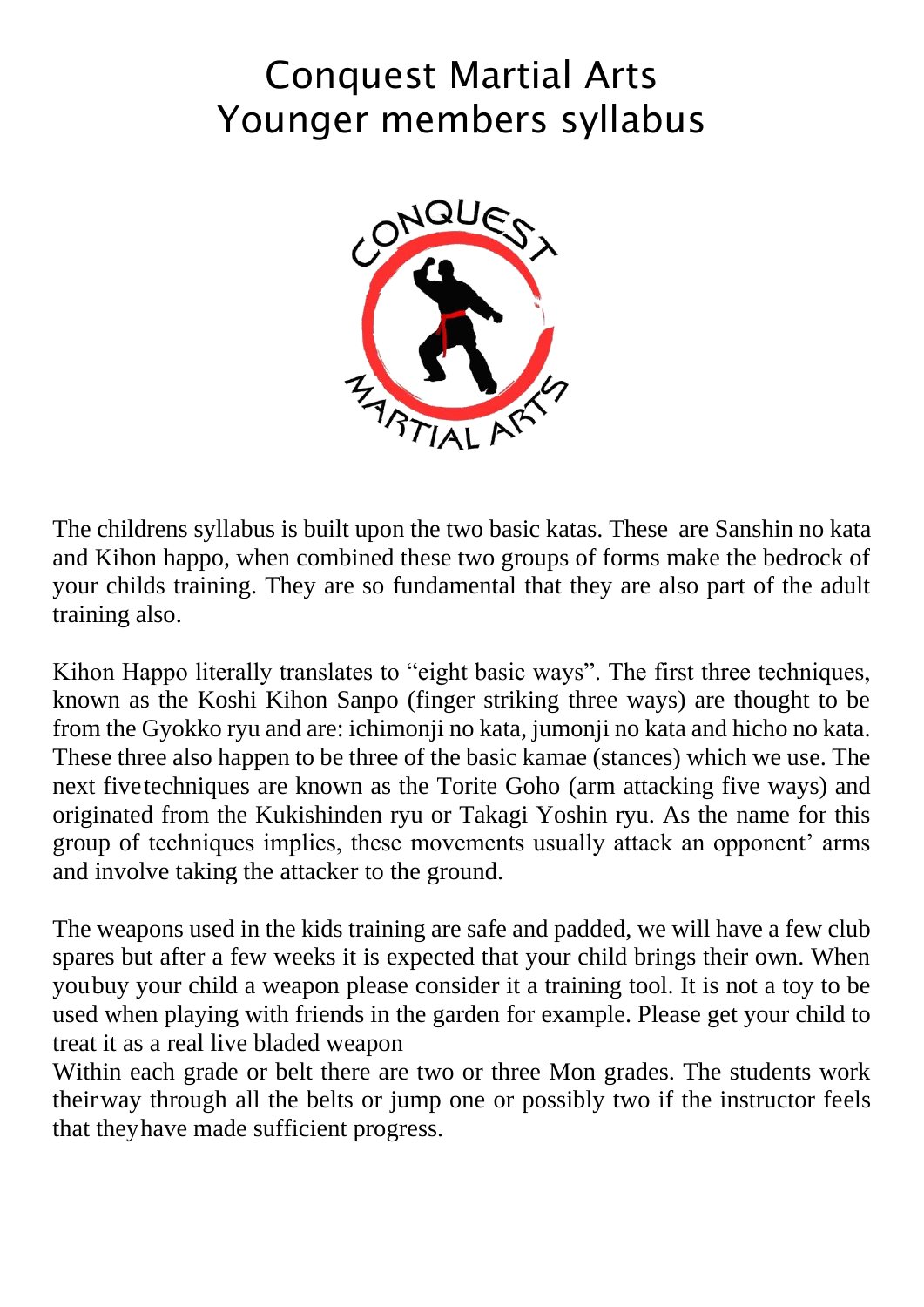## Yellow with White Belt -  $16<sup>th</sup>$  Mon Yellow Belt - 15<sup>th</sup> Mon

## Dojo Etiquette

Bows correctly Ties belt correctly

### Ukemi Gata (rolling)

Zenpo Kaiten (forward roll) Koho Kaiten (backwards roll)

### Kamae (stances)

Seiza No Kamae Shizen No Kamae Ichimonji No Kamae Soshin No Kamae

### Sanshin No Kata

Chi No Kata  $(1<sup>st</sup>$  form)

Punching and Blocking both traditional and modern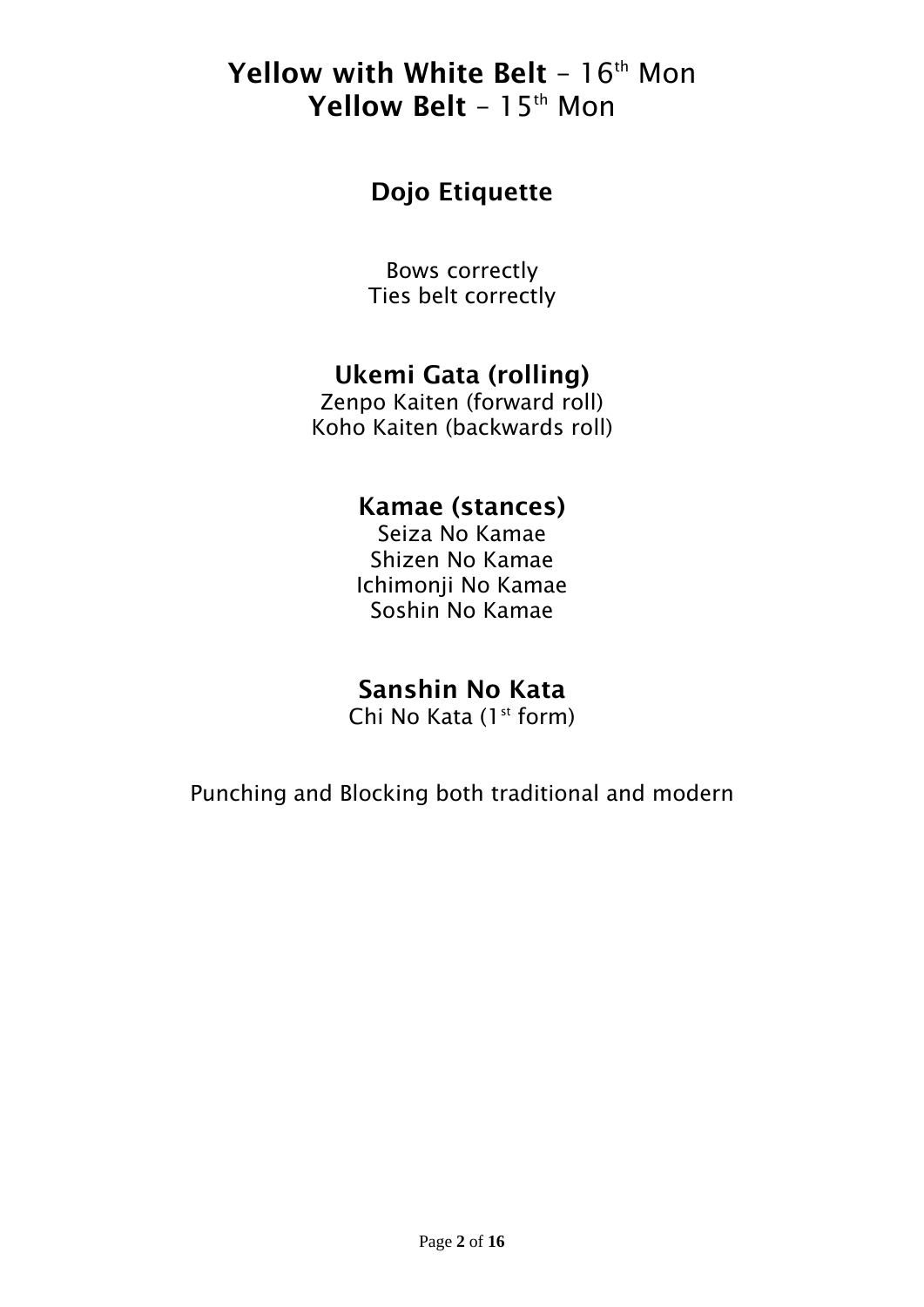## Orange with White Belt - 14th Mon **Orange Belt - 13th Mon**

### Dojo Etiquette

Bows correctly Ties belt correctly

### Ukemi Gata (rolling)

Zenpo Kaiten (forward roll) Koho Kaiten (backwards roll) Ju Nigari (angled roll)

#### Kamae (stances)

Seiza No Kamae Shizen No Kamae Ichimonji No Kamae Soshin No Kamae Jumonji No Kamae Hicho No Kamae Bobi No Kamae

### Sanshin No Kata

Chi No Kata  $(1<sup>st</sup>$  form) Sui No Kata (2<sup>nd</sup> form)

### Geri (kicking)

Zenpo Geri (front kick)

### Shi Ho Tenchi Tobi

Four ways leaping

## Te Hodoki – wrist escape

Single handed escape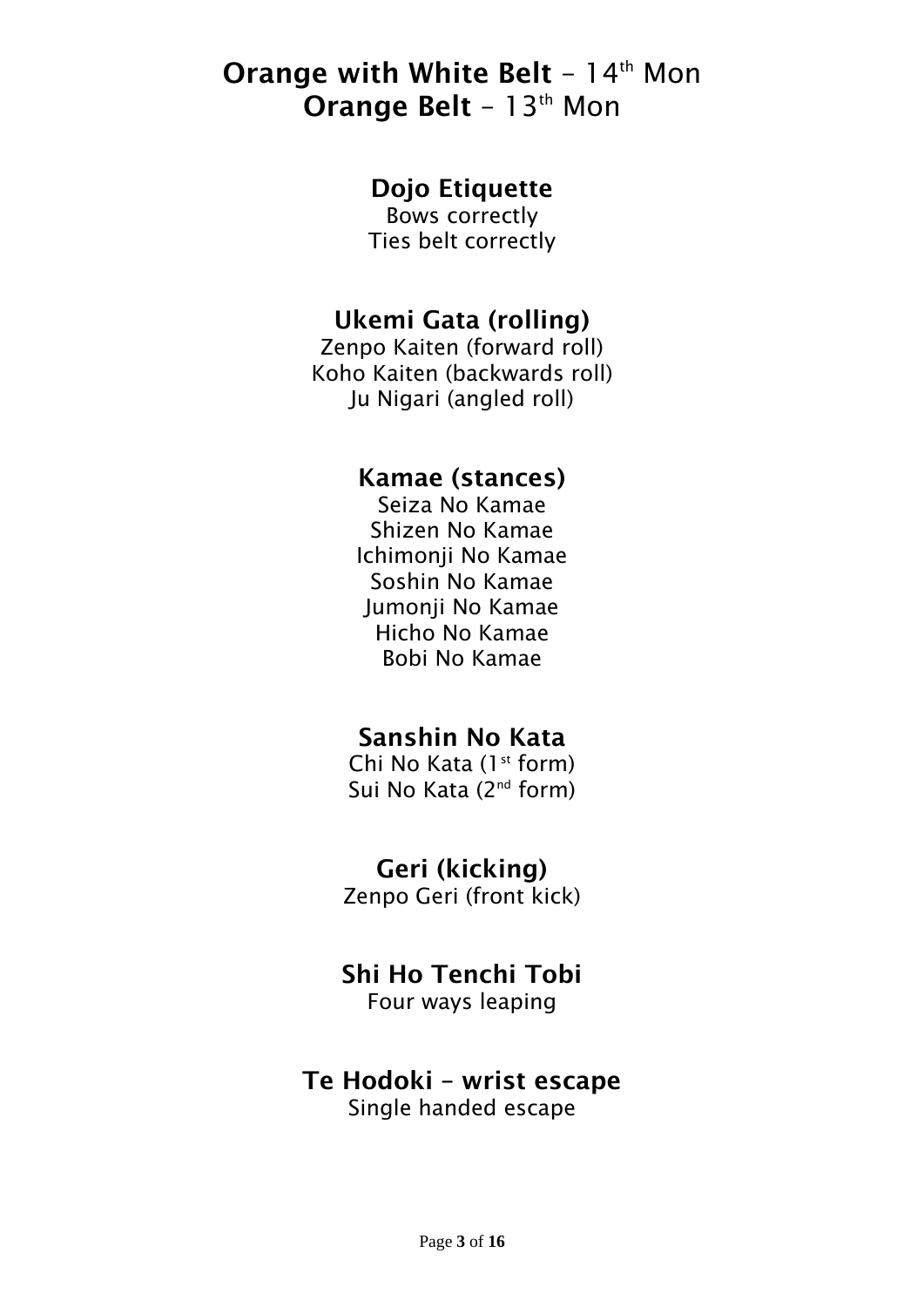## Red with White Belt –  $12<sup>th</sup>$  Mon Red Belt -  $11<sup>th</sup>$  Mon

#### Dojo Etiquette

Bows correctly Ties belt correctly

### Ukemi Gata (rolling)

Zenpo Kaiten (forward roll) Koho Kaiten (backwards roll) Ju Nigari (angled roll) Zenpo Kaiten Mute (forward roll – no hands) Yoko Nagare (sideways roll)

#### Kamae (stances)

Seiza No Kamae Shizen No Kamae Ichimonji No Kamae Soshin No Kamae Jumonji No Kamae Hicho No Kamae Bobi No Kamae Doko No Kamae Kossei No Kamae

### Sanshin No Kata

Chi No Kata  $(1<sup>st</sup>$  form) Sui No Kata (2<sup>nd</sup> form) Ka No Kata (3rd form)

### Geri (kicking)

Zenpo Geri (front kick) Sokuho Geri (side kick)

### Shi Ho Tenchi Tobi

Four ways leaping Hicho Tobi – high and low jump

### Te Hodoki – wrist escape

Single handed escape

### Jutai-jutsu

Rice bail throw Scarf hold with arm trap Rear choke Kimura lock from the guard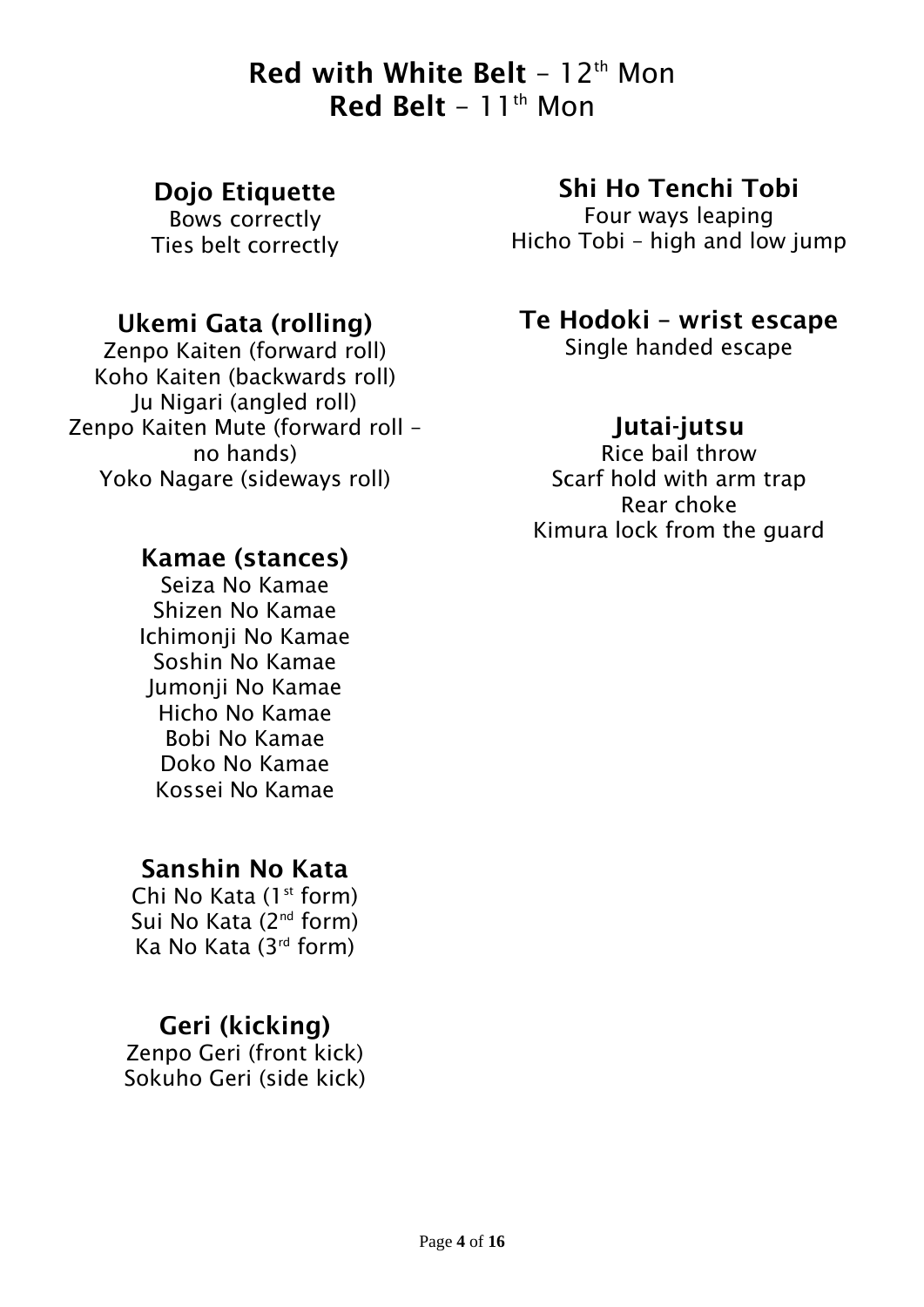## Green with White Belt –  $10<sup>th</sup>$  Mon **Green belt** -  $9<sup>th</sup>$  Mon

#### Dojo Etiquette

Bows correctly Ties belt correctly

### Ukemi Gata (rolling)

Zenpo Kaiten (forward roll) Koho Kaiten (backwards roll) Ju Nigari (angled roll) Zenpo Kaiten Mute (forward roll – no hands) Yoko Nagare (sideways roll) **Cartwheel** 

#### Kamae

Seiza No Kamae Shizen No Kamae Ichimonji No Kamae Soshin No Kamae Jumonji No Kamae Hicho No Kamae Bobi No Kamae Doko No Kamae Kossei No Kamae Hoko No Kamae Hira Ichimonji No Kamae

### Sanshin No Kata

Chi No Kata  $(1<sup>st</sup>$  form) Sui No Kata (2<sup>nd</sup> form) Ka No Kata (3rd form) Fu No Kata  $(4^{TH}$  form)

### Geri (kicking)

Zenpo Geri (front kick) Sokuho Geri (side kick) Koho Geri (back kick)

## Shi Ho Tenchi Tobi

Four ways leaping Hicho Tobi – high and low jump to avoid weapon.

Te Hodoki – wrist escape

Single handed escape

### Jutai-jutsu

Rice bail throw Scarf hold with arm trap Rear choke Kimura lock from the guard Tai Otoshi

### Tai Hodoki

Rear body grab escape

#### Kihon Happo No Kata

Ichimonji No Kata

#### Boken

Taito – wearing a sword Can name basic parts of the sword.

### Sword Kamae

Seigan No Kamae Daijodan No Kamae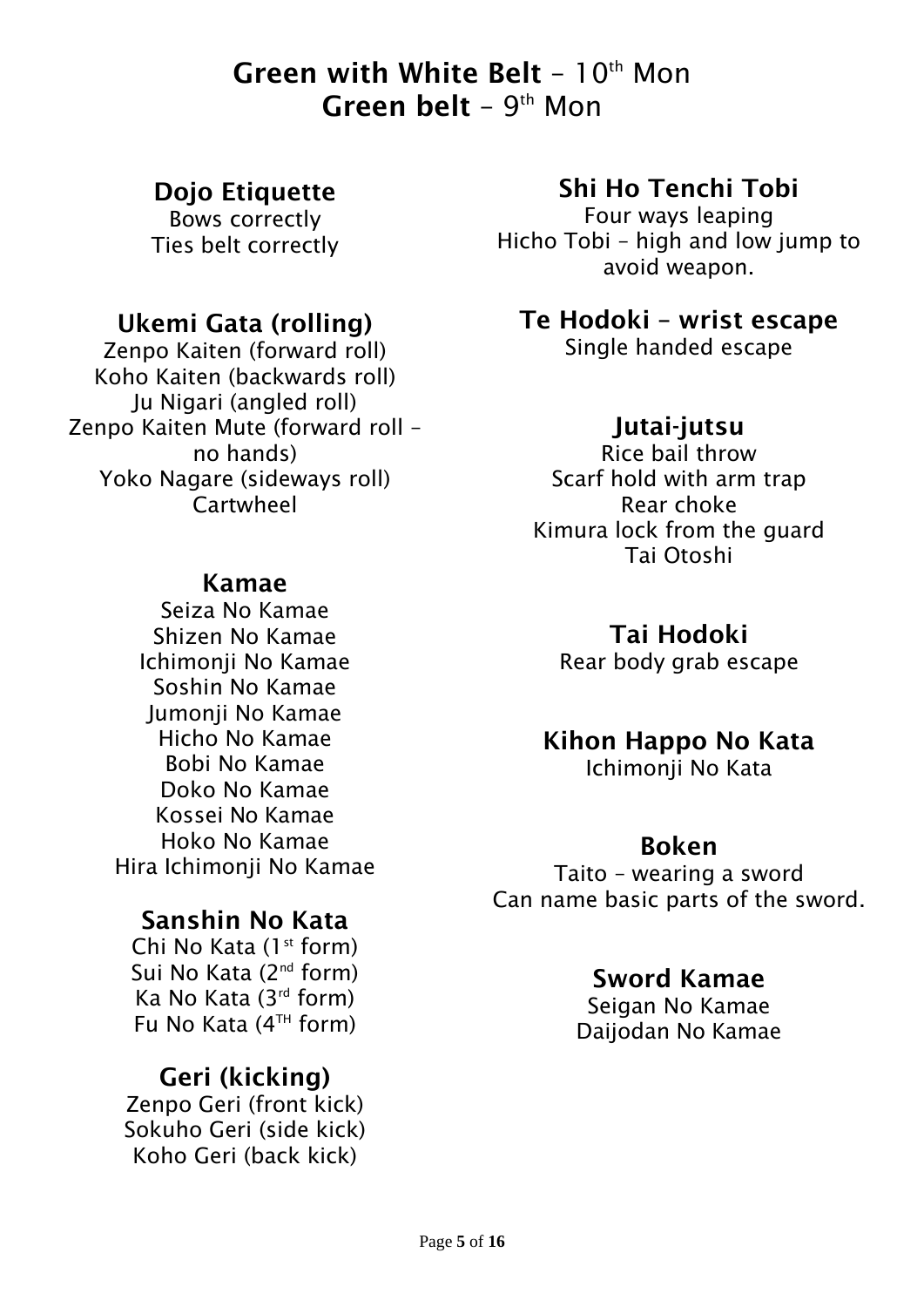## **Blue with White Belt -**  $8<sup>th</sup>$  **Mon Blue belt** –  $7<sup>TH</sup>$  Mon

#### Dojo Etiquette

Bows correctly Ties belt correctly

### Ukemi Gata (rolling)

Zenpo Kaiten (forward roll) Koho Kaiten (backwards roll) Ju Nigari (angled roll) Zenpo Kaiten Mute (forward roll – no hands) Yoko Nagare (sideways roll) Cartwheel Gyaku Nagare (escaping roll)

#### Kamae

Seiza No Kamae Shizen No Kamae Ichimonji No Kamae Soshin No Kamae Jumonji No Kamae Hicho No Kamae Bobi No Kamae Doko No Kamae Kossei No Kamae Hoko No Kamae Hira Ichimonji No Kamae

### Sanshin No Kata

Chi No Kata  $(1<sup>st</sup>$  form) Sui No Kata (2<sup>nd</sup> form) Ka No Kata (3rd form) Fu No Kata  $(4^{TH}$  form) Ku no kata  $(5<sup>th</sup> Form)$ 

#### Geri (kicking)

Zenpo Geri (front kick) Sokuho Geri (side kick) Koho Geri (back kick)

### Shi Ho Tenchi Tobi

Four ways leaping Hicho Tobi – high and low jump to avoid weapon.

## Te Hodoki – wrist escape

Single handed escape

#### Jutai-jutsu

Rice bail throw Scarf hold with arm trap Rear choke Kimura lock from the guard Tai Otoshi Temakura (dream pillow) Seoi-Nage (back throw) Escape from the mount

#### Tai Hodoki

Rear body grab escape

#### Kihon Happo No Kata

Ichimonji No Kata Hicho No kata Jumonji No kata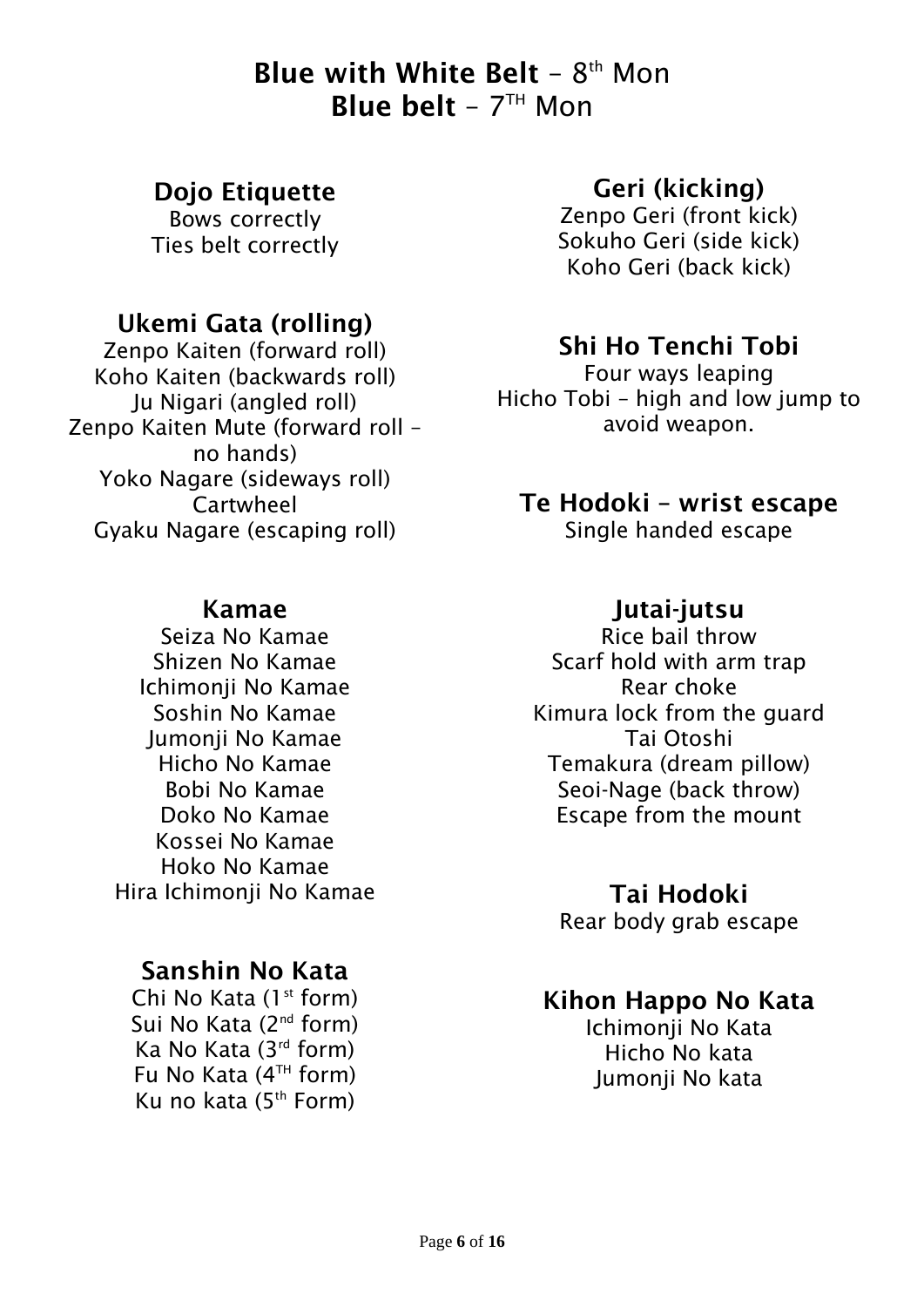## **Blue with White Belt -**  $8<sup>th</sup>$  **Mon Blue belt** –  $7<sup>TH</sup>$  Mon

#### Boken

Taito – wearing a sword Can name basic parts of the sword. Hasso No Kamae

### Sword Kamae

Seigan No Kamae Daijodan No Kamae

#### Hanbo

Hira Ichimonji No Kamae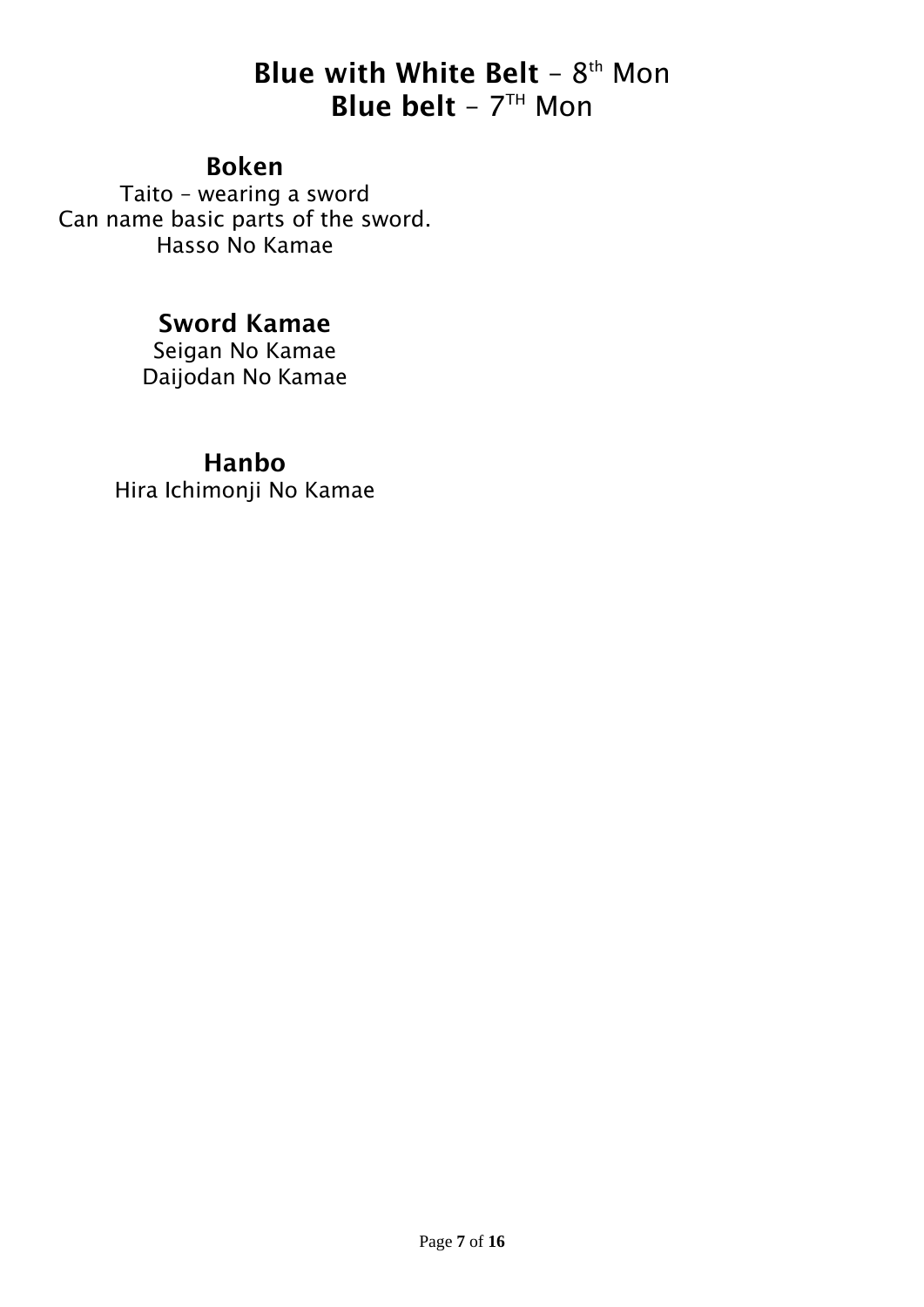## **Purple with White Belt -**  $6<sup>th</sup>$  **Mon Purple Belt** –  $5<sup>th</sup>$  Mon

#### Dojo Etiquette

Bows correctly Ties belt correctly

#### Ukemi Gata (rolling)

Zenpo Kaiten (forward roll) Koho Kaiten (backwards roll) Ju Nigari (angled roll) Zenpo Kaiten Mute (forward roll – no hands) Yoko Nagare (sideways roll) Cartwheel Gyaku Nagare (escaping roll)

#### Kamae

Seiza No Kamae Shizen No Kamae Ichimonji No Kamae Soshin No Kamae Jumonji No Kamae Hicho No Kamae Bobi No Kamae Doko No Kamae Kossei No Kamae Hoko No Kamae Hira Ichimonji No Kamae

#### Sanshin No Kata

Chi No Kata  $(1<sup>st</sup>$  form) Sui No Kata (2nd form) Ka No Kata (3rd form) Fu No Kata (4<sup>TH</sup> form) Ku No Kata (5th Form)

#### Geri (kicking)

Zenpo Geri (front kick) Sokuho Geri (side kick) Koho Geri (back kick) Happo Geri – hidden rising kicks

#### Shi Ho Tenchi Tobi

Hicho Tobi – high and low jump to avoid weapon.

#### Te Hodoki – wrist escape

Single handed escape

#### Jutai-jutsu

Rice bail throw Scarf hold with arm trap Rear choke Kimura lock from the guard Tai Otoshi Temakura (dream pillow) Seoi-Nage (back throw) Escape from the mount Reverse hip throw Kata Guruma

Tai Hodoki Rear body grab escape

#### Kihon Happo No Kata

Ichimonji No Kata Hicho No kata Jumonji No kata Omote Gyaku – with control Omote Gyaku Tskui – with control Oni Kudaki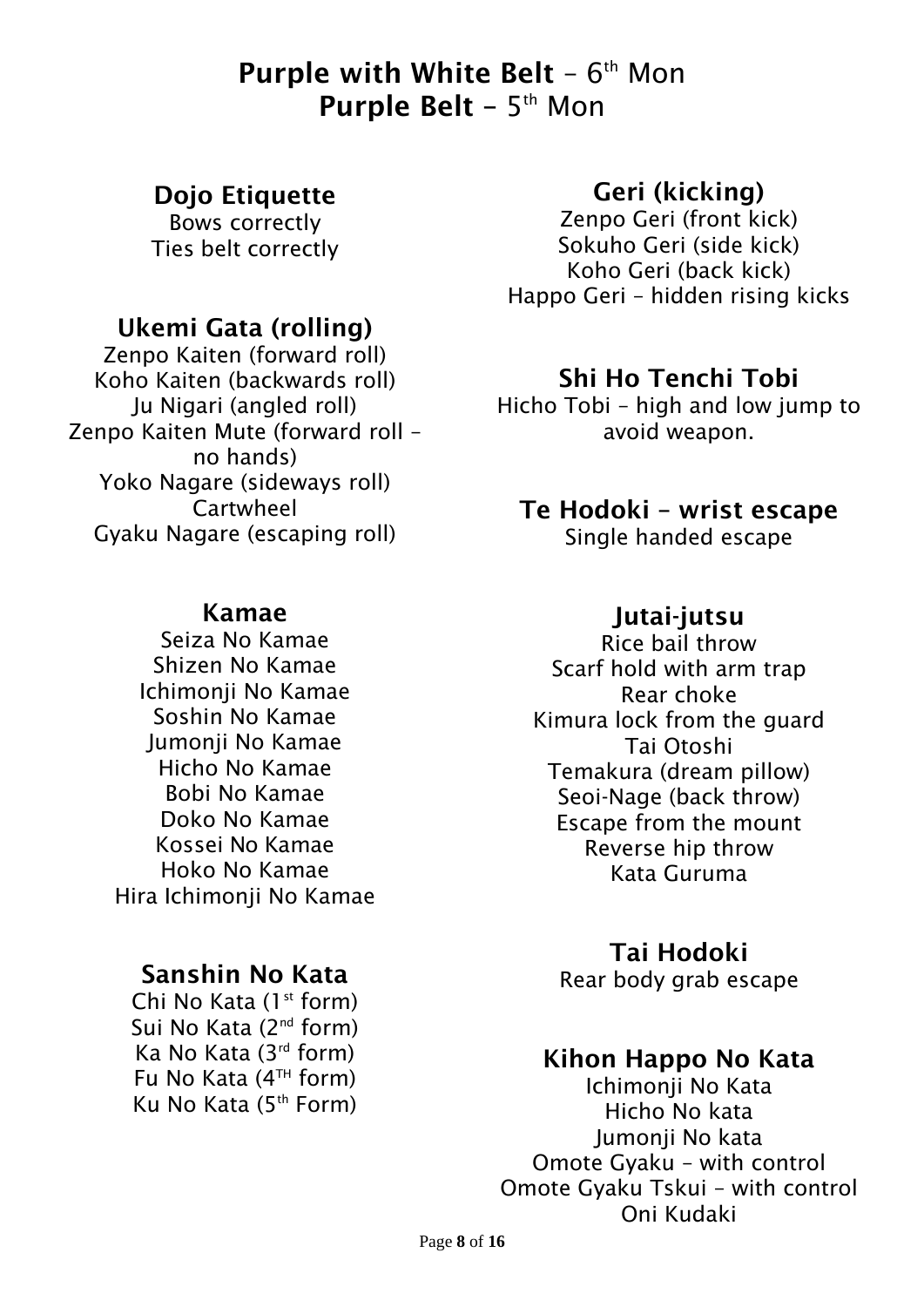## **Purple with White Belt -**  $6<sup>th</sup>$  **Mon Purple Belt** –  $5<sup>th</sup>$  Mon

#### Boken

Taito – wearing a sword Can name basic parts of the sword. Hasso No Kamae

#### Sword Kamae

Seigan No Kamae Daijodan No Kamae

#### Hanbo

Hira Ichimonji No Kamae Naname Ushiro Omote Waki Uchi Naname Mae Ura Waki Uchi

#### Moving around a punch

Evading strikes by moving

### Ken-jutsu / Iai-jutsu

Side cut to head height Top cut to head height Under cut to groin height

### Bo-jutsu

Jodan No Kamae Chudan No Kamae Gedan No Kamae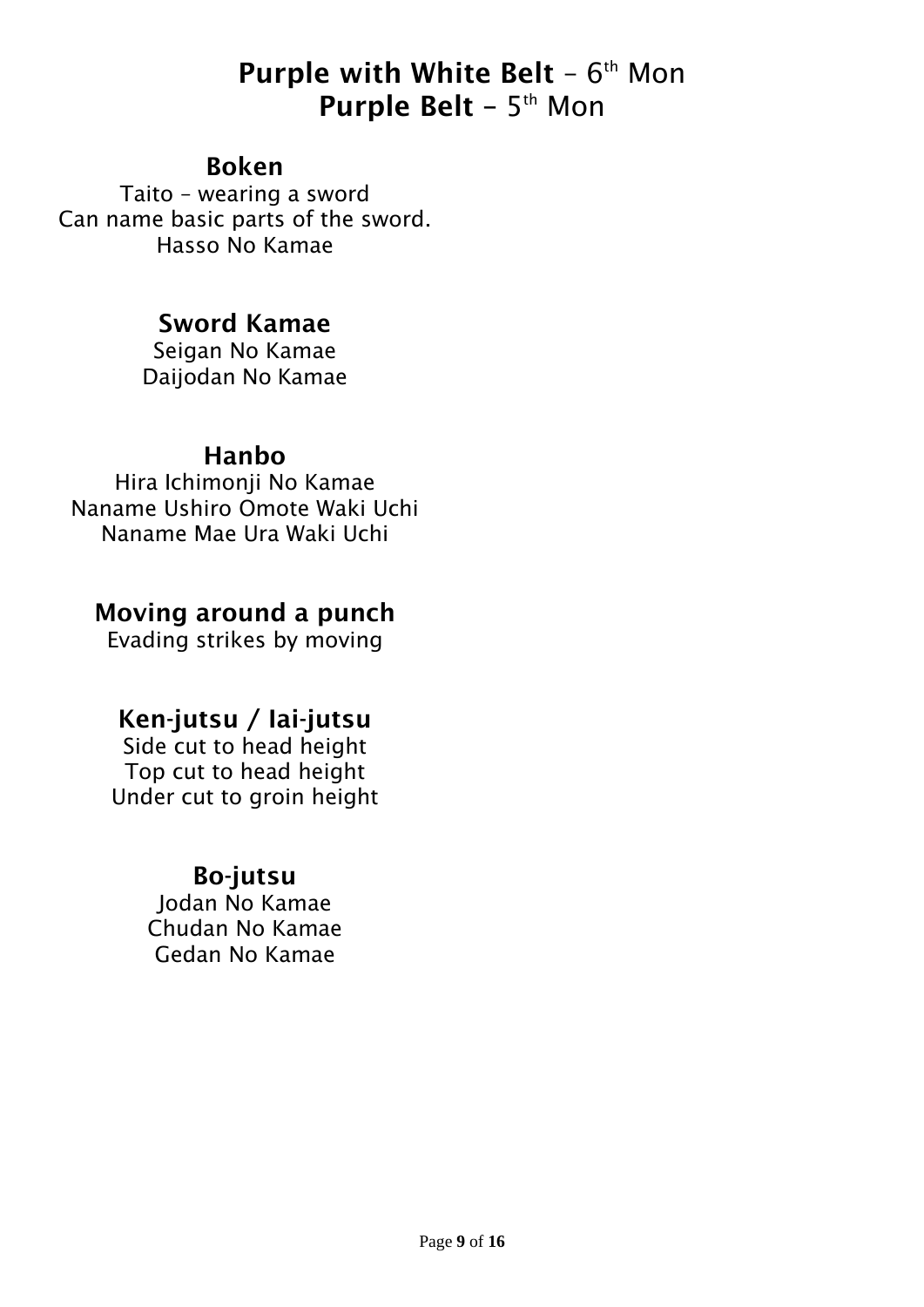## **Brown Belt** –  $4<sup>th</sup>$  Mon

### Dojo Etiquette

Bows correctly Ties belt correctly

### Ukemi Gata (rolling)

Zenpo Kaiten (forward roll) Koho Kaiten (backwards roll) Ju Nigari (angled roll) Zenpo Kaiten Mute (forward roll – no hands) Yoko Nagare (sideways roll) Cartwheel Gyaku Nagare (escaping roll)

#### Kamae

Seiza No Kamae Shizen No Kamae Ichimonji No Kamae Soshin No Kamae Jumonji No Kamae Hicho No Kamae Bobi No Kamae Doko No Kamae Kossei No Kamae Hoko No Kamae Hira Ichimonji No Kamae

### Sanshin No Kata

Chi No Kata (1<sup>st</sup> form) Sui No Kata (2<sup>nd</sup> form) Ka No Kata (3rd form) Fu No Kata  $(4^{TH}$  form) Ku No Kata (5th Form)

### Geri (kicking)

Zenpo Geri (front kick) Sokuho Geri (side kick) Koho Geri (back kick) Happo Geri – hidden rising kicks

### Shi Ho Tenchi Tobi

Hicho Tobi – high and low jump to avoid weapon.

### Te Hodoki – wrist escape

Single handed escape

#### Jutai-jutsu

Rice bail throw Scarf hold with arm trap Rear choke Kimura lock from the guard Tai Otoshi Temakura (dream pillow) Seoi-Nage (back throw) Escape from the mount Reverse hip throw Kata Guruma Tachi-Nagare (standing flow)

#### Tai Hodoki

Rear body grab escape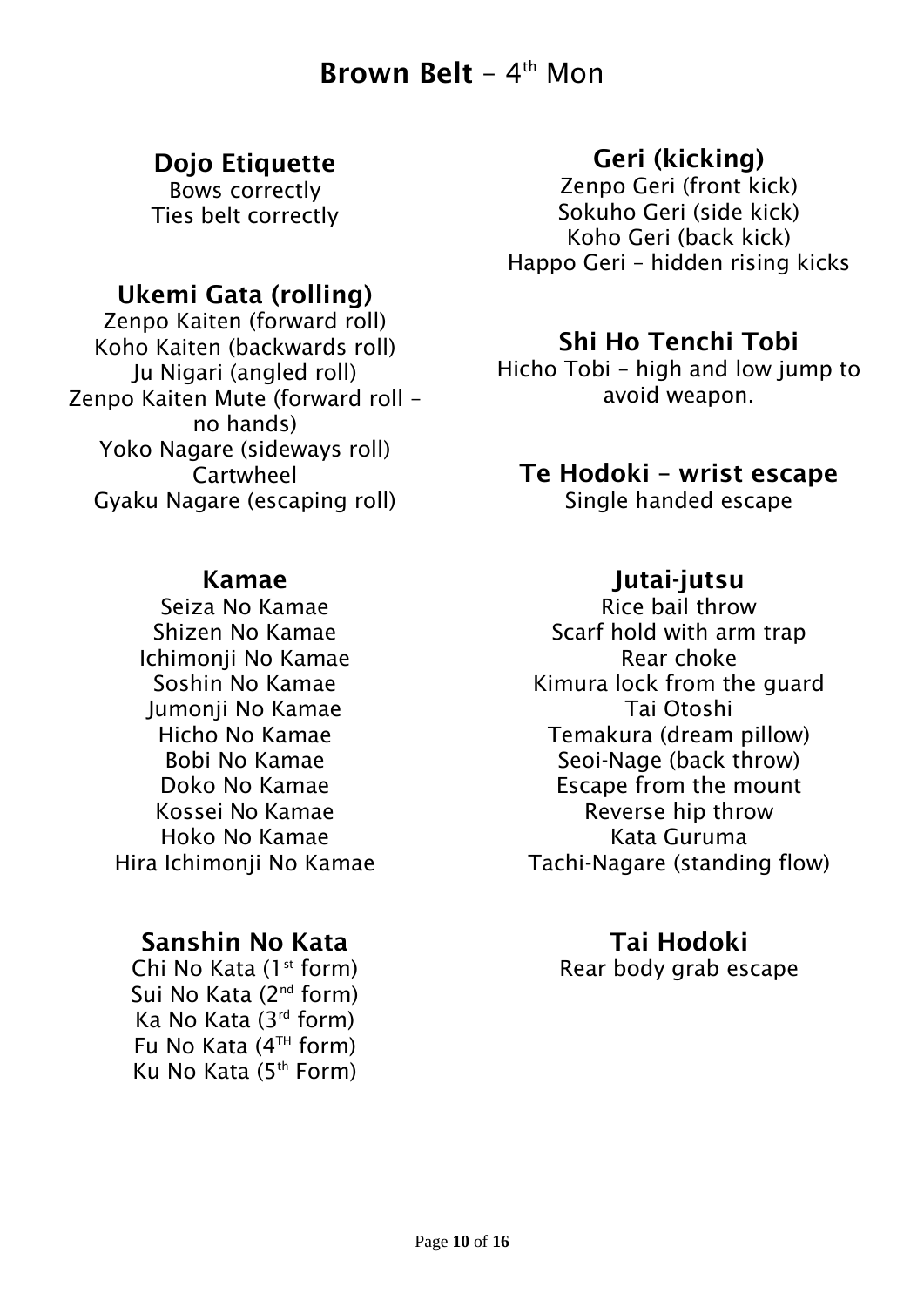## **Brown Belt** –  $4<sup>th</sup>$  Mon

#### Kihon Happo No Kata

Ichimonji No Kata Hicho No kata Jumonji No kata Omote Gyaku – with control Omote Gyaku Tskui – with control Oni Kudaki Omote Gyaku Ura Gyaku

#### Bo-jutsu

Jodan No Kamae Chudan No Kamae Gedan No Kamae Tenchijin No Kamae (hasso) Hira Ichimonji No Kamae Seigan No Kamae Bo Furi

#### Boken

Taito – wearing a sword Can name basic parts of the sword. Hasso No Kamae Chudan No Kamae Sword Kamae Seigan No Kamae Daijodan No Kamae

#### Hanbo

Hira Ichimonii No Kamae Naname Ushiro Omote Waki Uchi Naname Mae Ura Waki Uchi Naname Mae Omote Waki Uchi Mawashi Kote Uchi Omote Mawashi Kote Uchi Ura

### Moving around a punch

Evading strikes by moving

### Ken-jutsu / Iai-jutsu

Side cut to head height Top cut to head height Under cut to groin height Replacing sword in saya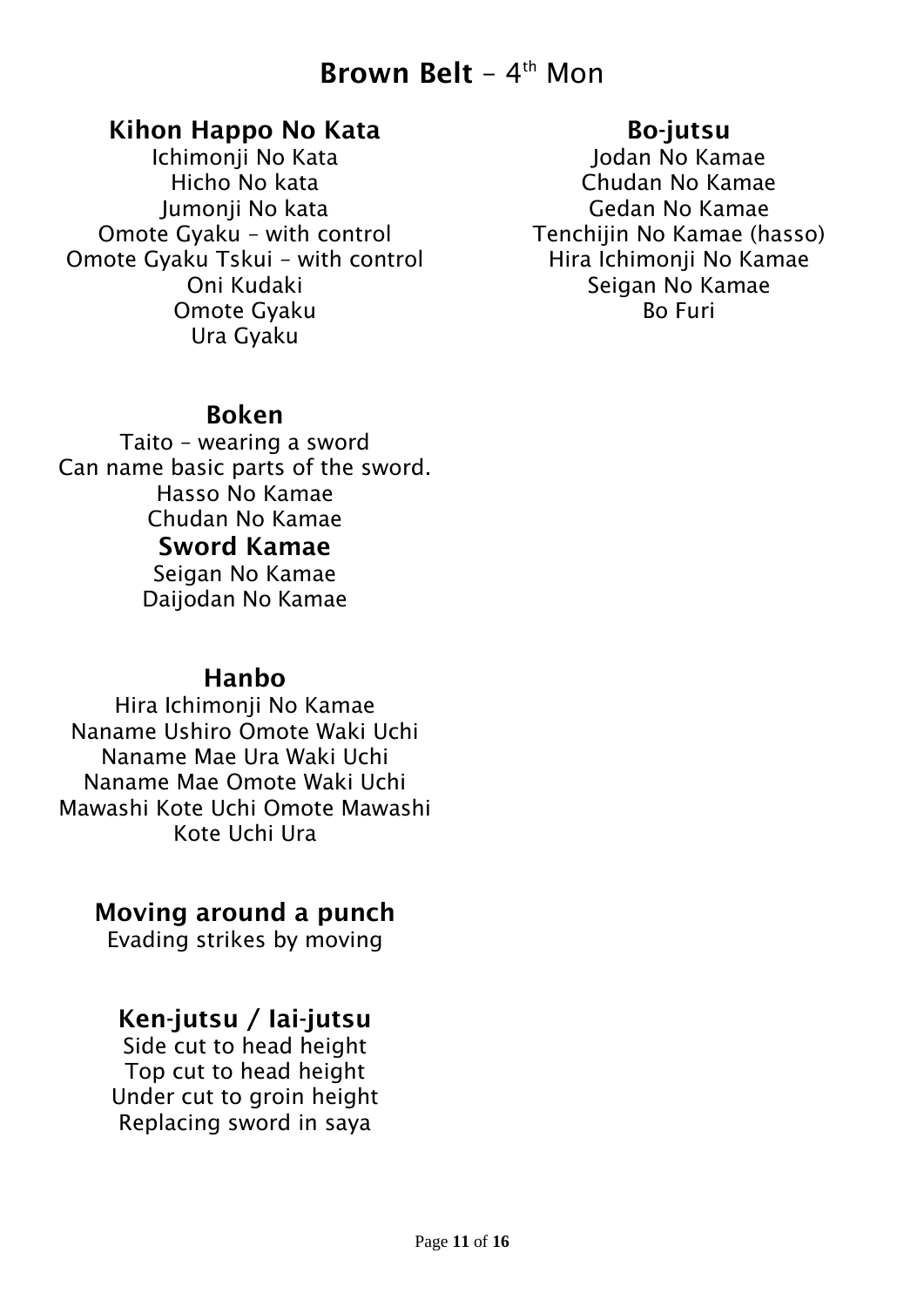## White belt with black stripe –  $3^{\mathsf{rd}}$  Mon

### Dojo Etiquette

Bows correctly Ties belt correctly

### Ukemi Gata (rolling)

Zenpo Kaiten (forward roll) Koho Kaiten (backwards roll) Ju Nigari (angled roll) Zenpo Kaiten Mute (forward roll – no hands) Yoko Nagare (sideways roll) Cartwheel Gyaku Nagare (escaping roll)

#### Kamae

Seiza No Kamae Shizen No Kamae Ichimonji No Kamae Soshin No Kamae Jumonji No Kamae Hicho No Kamae Bobi No Kamae Doko No Kamae Kossei No Kamae Hoko No Kamae Hira Ichimonji No Kamae

### Sanshin No Kata

Chi No Kata  $(1<sup>st</sup>$  form) Sui No Kata (2nd form) Ka No Kata (3rd form) Fu No Kata  $(4^{TH}$  form) Ku No Kata (5th Form) Henka with and without boken

### Geri (kicking)

Zenpo Geri (front kick) Sokuho Geri (side kick) Koho Geri (back kick) Happo Geri – hidden rising kicks

### Shi Ho Tenchi Tobi

Hicho Tobi – high and low jump to avoid weapon.

### Te Hodoki – wrist escape

Single handed escape

#### Jutai-jutsu

Rice bail throw Scarf hold with arm trap Rear choke Kimura lock from the guard Tai Otoshi Temakura (dream pillow) Seoi-Nage (back throw) Escape from the mount Reverse hip throw Kata Guruma Tachi-Nagare (standing flow) Gansaki Nage

### Tai Hodoki

Rear body grab escape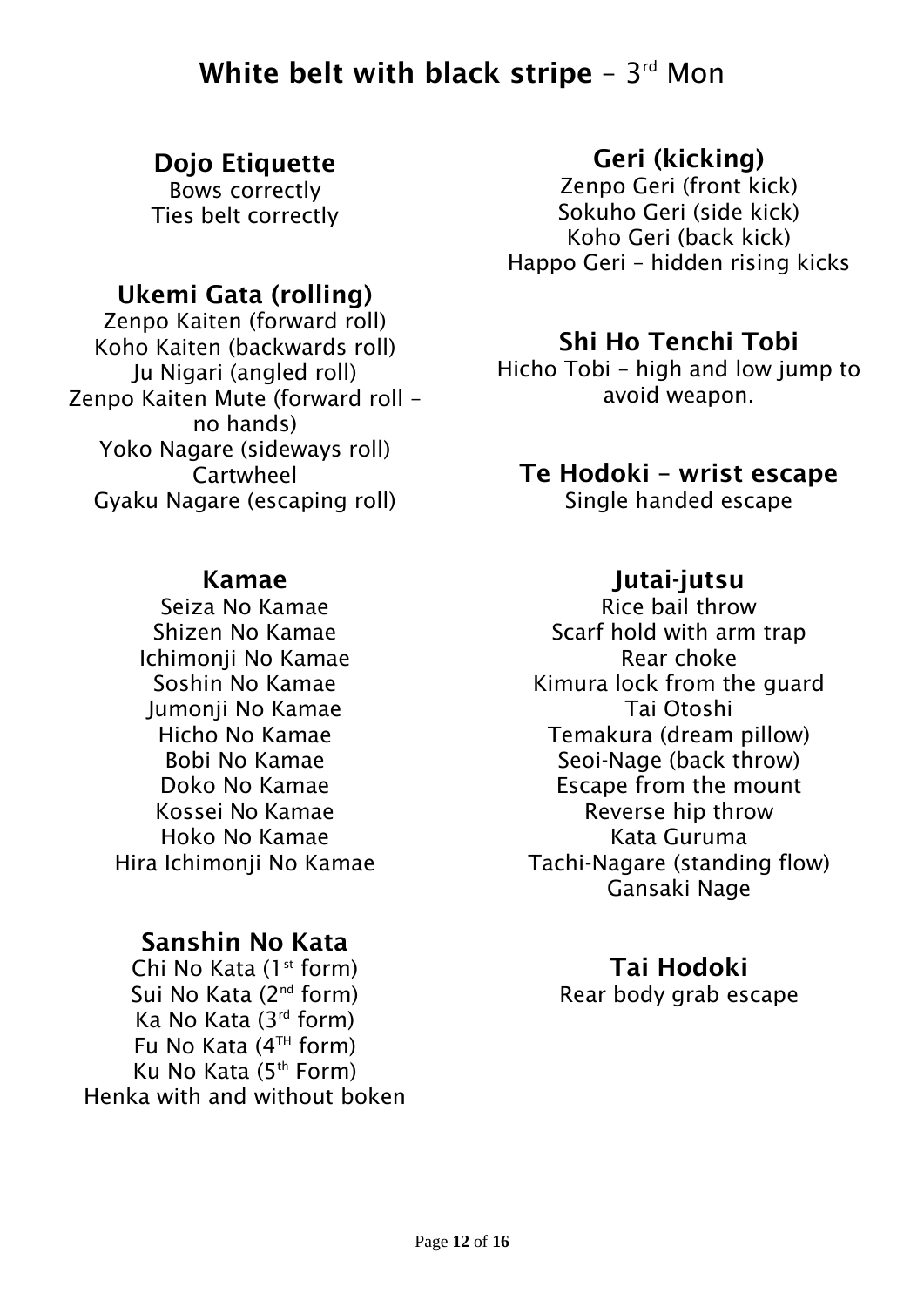## White belt with black stripe –  $3^{\mathsf{rd}}$  Mon

#### Kihon Happo No Kata

Ichimonji No Kata Hicho No kata Jumonji No kata Omote Gyaku – with control Omote Gyaku Tskui – with control Oni Kudaki Omote Gyaku Ura Gyaku Musha Dori – with control Gansaki Nage

### Moving around a punch

Evading strikes by moving

### Ken-jutsu / Iai-jutsu

Side cut to head height Top cut to head height Under cut to groin height Replacing sword in saya Drawing from the rear

## Bo-jutsu

Jodan No Kamae Chudan no kamae Gedan No Kamae Tenchijin No Kamae (hasso) Hira Ichimonji No Kamae Seigan No Kamae Bo Furi Ichimonji No Kamae Go Ho Kata

#### Boken

Taito – wearing a sword Can name basic parts of the sword. Hasso No Kamae Chudan No Kamae Dato No Kama

### Sword Kamae

Seigan No Kamae Daijodan No Kamae

#### Hanbo

Hira Ichimonji No Kamae Naname Ushiro Omote Waki Uchi Naname Mae Ura Waki Uchi Naname Mae Omote Waki Uchi Mawashi Kote Uchi Omote Mawashi Kote Uchi Ura Kote Uchi Omote Kote Uchi Ura Kata-Te Tsuki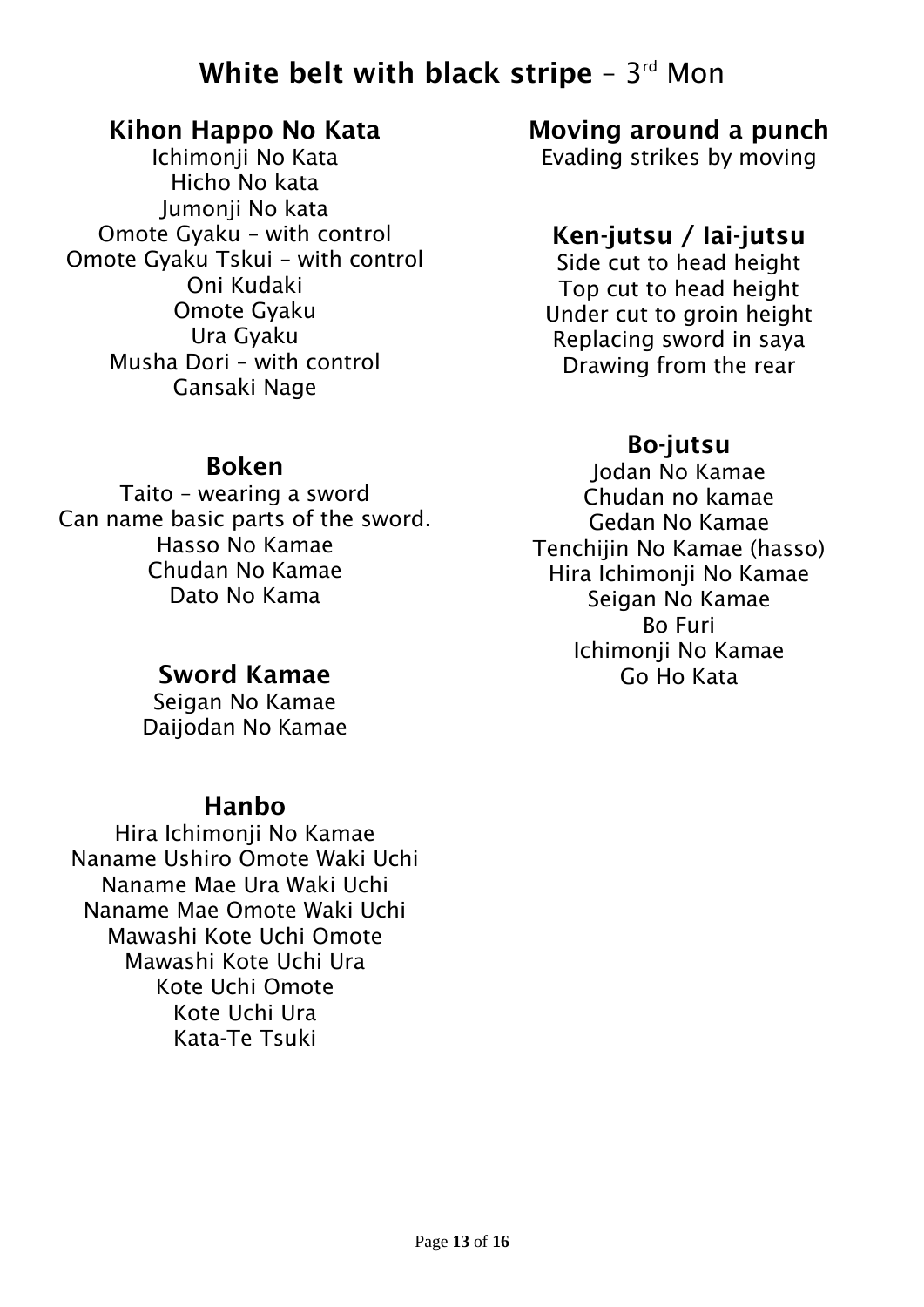## Black with white Stripe  $-2<sup>nd</sup>$  Mon

### Dojo Etiquette

Bows correctly Ties belt correctly

## Ukemi Gata (rolling)

Zenpo Kaiten (forward roll) Koho Kaiten (backwards roll) Ju Nigari (angled roll) Zenpo Kaiten Mute (forward roll – no hands) Yoko Nagare (sideways roll) Cartwheel Gyaku Nagare (escaping roll)

#### Kamae

Seiza No Kamae Shizen No Kamae Ichimonji No Kamae Soshin No Kamae Jumonji No Kamae Hicho No Kamae Bobi No Kamae Doko No Kamae Kossei No Kamae Hoko No Kamae Hira Ichimonji No Kamae

### Sanshin No Kata

Chi No Kata  $(1<sup>st</sup>$  form) Sui No Kata (2<sup>nd</sup> form) Ka No Kata (3rd form) Fu No Kata  $(4^{TH}$  form) Ku No Kata (5th Form) Henka with and without boken

### Geri (kicking)

Zenpo Geri (front kick) Sokuho Geri (side kick) Koho Geri (back kick) Happo Geri – hidden rising kicks

### Shi Ho Tenchi Tobi

Hicho Tobi – high and low jump to avoid weapon.

### Te Hodoki – wrist escape

Single handed escape

#### Jutai-jutsu

Rice bail throw Scarf hold with arm trap Rear choke Kimura lock from the guard Tai Otoshi Temakura (dream pillow) Seoi-Nage (back throw) Escape from the mount Reverse hip throw Kata Guruma Tachi-Nagare (standing flow) Gansaki Nage

### Tai Hodoki

Rear body grab escape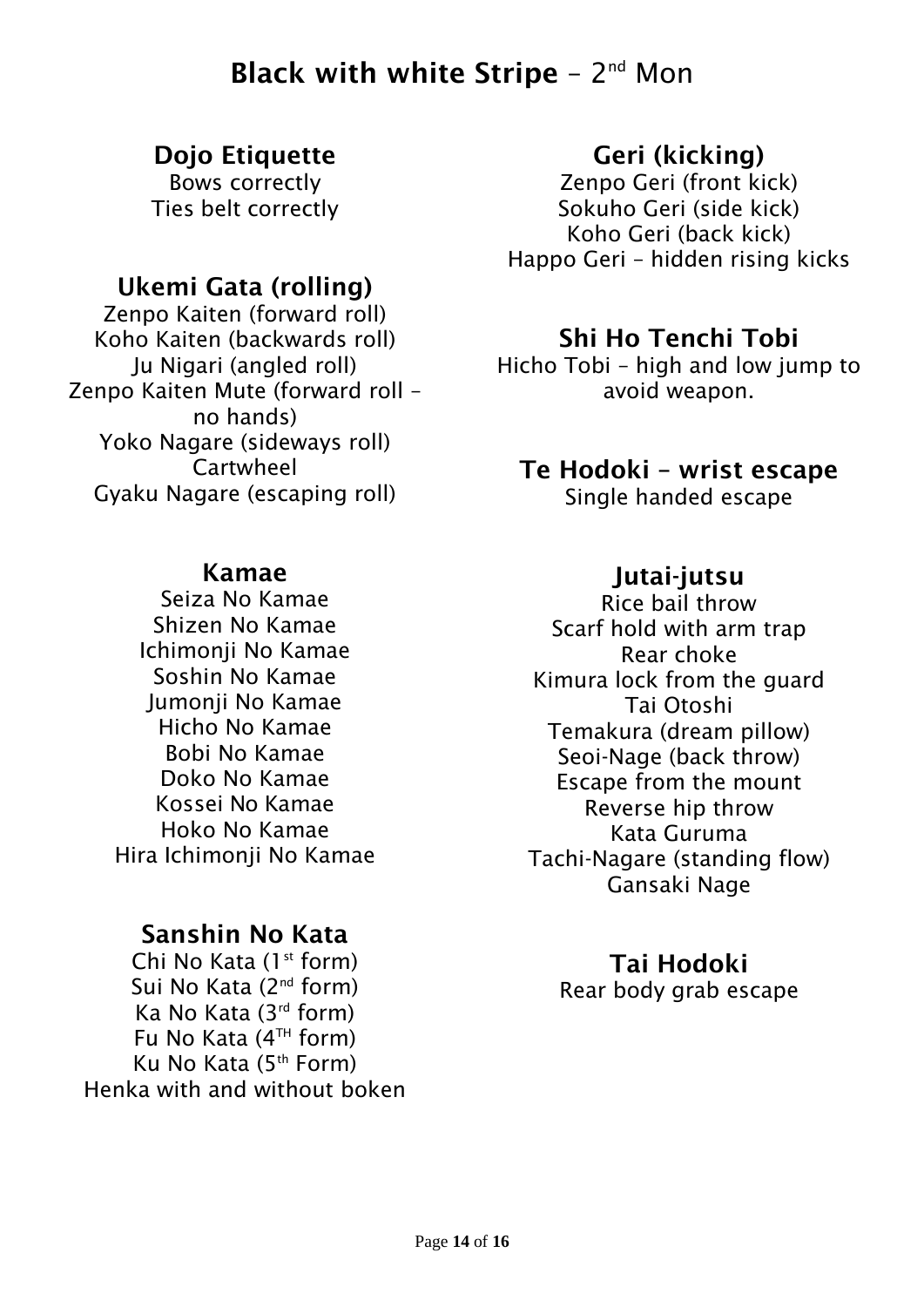## Black with white Stripe  $-2<sup>nd</sup>$  Mon

#### Kihon Happo No Kata

Ichimonji No Kata Hicho No kata Jumonji No kata Omote Gyaku – with control Omote Gyaku Tskui – with control Oni Kudaki Omote Gyaku Ura Gyaku Musha Dori – with control Gansaki Nage

### Moving around a punch

Evading strikes by moving

### Ken-jutsu / Iai-jutsu

Side cut to head height Top cut to head height Under cut to groin height Replacing sword in saya Drawing from the rear

### Bo-jutsu

Jodan No Kamae Chudan no kamae Gedan No Kamae Tenchijin No Kamae (hasso) Hira Ichimonji No Kamae Seigan No Kamae Bo Furi Ichimonji No Kamae Go Ho Kata Sashi Ai Funa Bari

#### Boken

Taito – wearing a sword Can name basic parts of the sword. Hasso No Kamae Chudan No Kamae Dato No Kama

### Sword Kamae

Seigan No Kamae Daijodan No Kamae

#### Hanbo

Hira Ichimonji No Kamae Naname Ushiro Omote Waki Uchi Naname Mae Ura Waki Uchi Naname Mae Omote Waki Uchi Mawashi Kote Uchi Omote Mawashi Kote Uchi Ura Kote Uchi Omote Kote Uchi Ura Kata-Te Tsuki Tsuke IriKoshi Ori